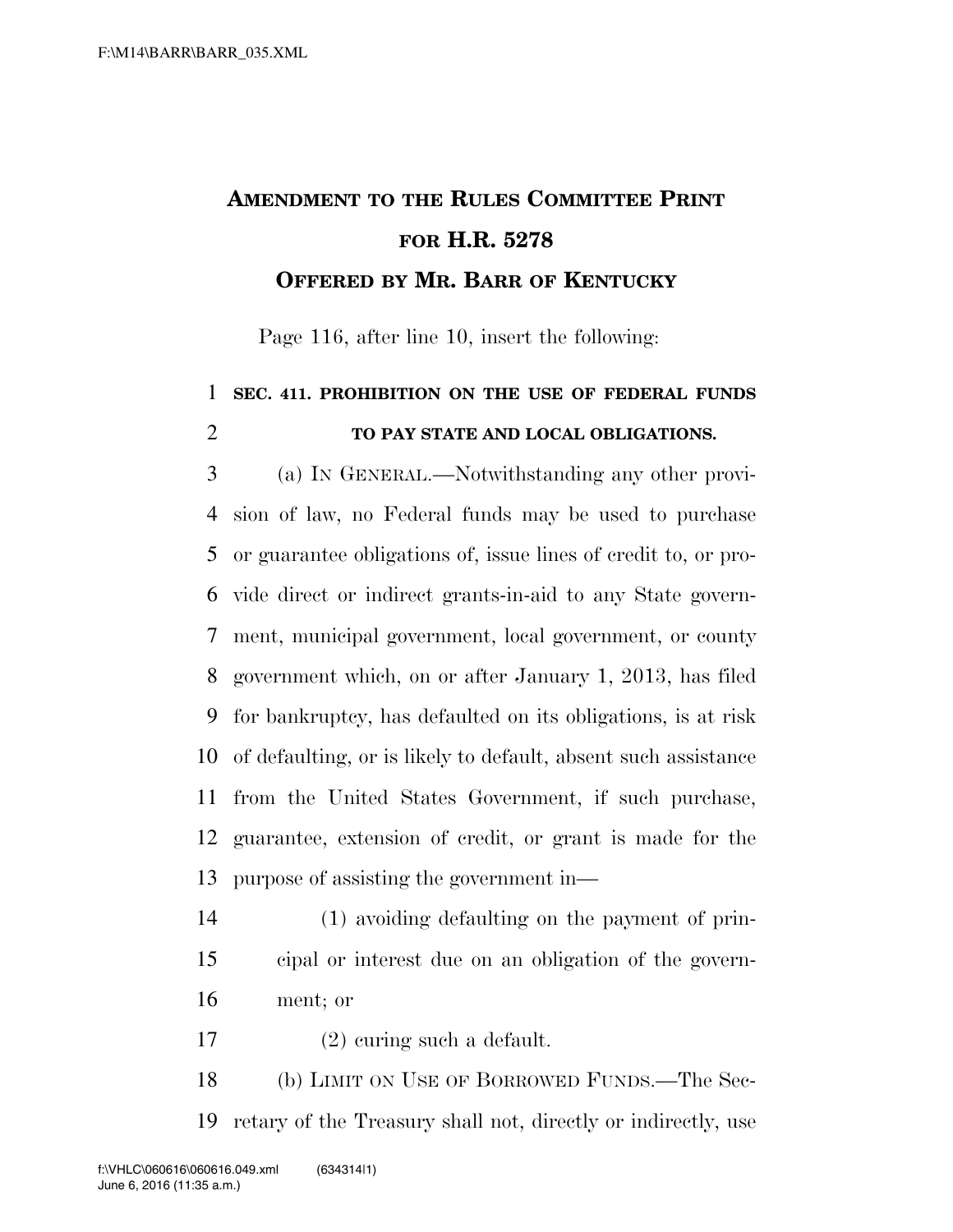F:\M14\BARR\BARR\_035.XML

 general fund revenues or funds borrowed pursuant to title 31, United States Code, to purchase or guarantee any asset or obligation of any State government, municipal government, local government, or county government, or otherwise to assist such government entity, if, on or after January 1, 2013, that State government, municipal gov- ernment, or county government has filed for bankruptcy, defaulted on its obligations, is at risk of defaulting, or is likely to default, absent such assistance from the United States Government, if such purchase, guarantee, extension of credit, or grant is made for the purpose of assisting the government in—

 (1) avoiding defaulting on the payment of prin- cipal or interest due on an obligation of the govern-ment; or

(2) curing such a default.

 (c) PROHIBITION ON FEDERAL RESERVE ASSIST- ANCE.—Notwithstanding any other provision of law, the Board of Governors of the Federal Reserve System shall not provide or extend to, or authorize with respect to, any State government, municipal government, local govern- ment, county government, or other entity that has taxing authority or bonding authority, any funds, loan guaran- tees, credits, or any other financial instrument or other authority, including the purchasing of the bonds of such